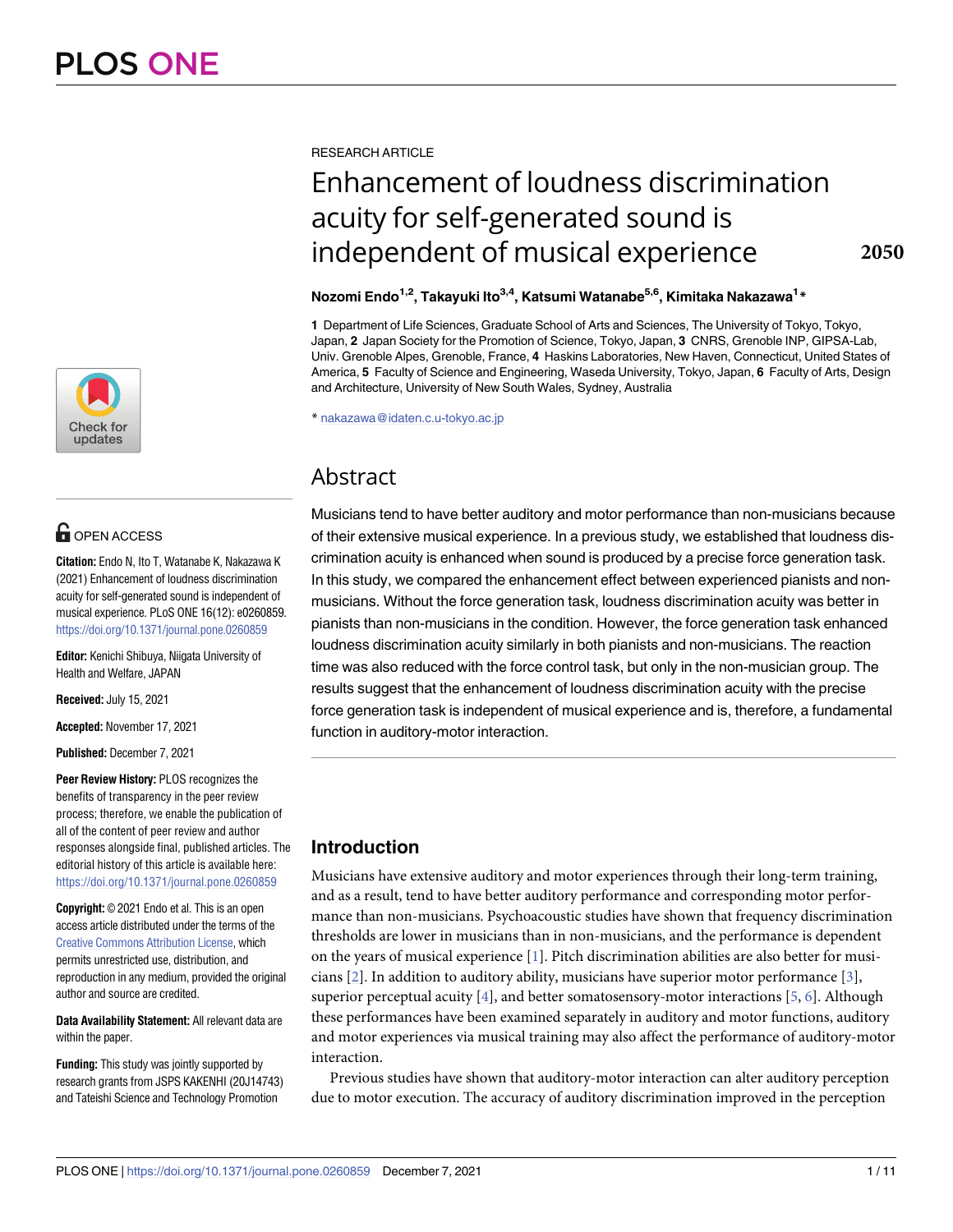<span id="page-1-0"></span>Foundation Grant 2197001 awarded to N.E.; the National Institute on Deafness and Other Communication Disorders Grant R01-DC017439 awarded to T.I.; JSPS KAKENHI (17H00753 and 17H06344 to K.W.; 18H04082 to K.N.); JST Moonshot R&D (JPMJMS2012) to K.W. and K.N. The funders had no role in study design, data collection and analysis, decision to publish, or preparation of the manuscript.

**Competing interests:** The authors have declared that no competing interests exist.

of self-generated sounds [\[7\]](#page-8-0) while this perception was attenuated [[8\]](#page-8-0). We also found that explicit control of the produced force on a finger pressing for sound production (like a piano keystroke) improved loudness discrimination [[9\]](#page-9-0). Auditory-motor interaction also biases the perception of sounds based on the context of movement or related somatosensory inputs. The pianist's perception of pitch is biased by the position of their keystroke on the piano [[10](#page-9-0)]. The perception of speech sounds is biased depending on the somatosensory inputs associated with speech movement  $[11, 12]$  $[11, 12]$  $[11, 12]$  $[11, 12]$ . These studies suggest that auditory-motor interactions can assist in the perception of self-generated sounds.

Although these findings on the perception of self-generated sound have been mainly investigated in online response or real-time perceptual processing, the auditory-motor interaction for the aid of auditory perception can be developed or improved by a specific experience, such as practicing the musical instrument. Considering that speech motor training changes the perception of speech sound [\[13,](#page-9-0) [14\]](#page-9-0), musical experience and training could also improve auditory-motor interaction or representations for auditory perception, and musicians might show a different facilitatory effect compared to non-musicians.

The current study aimed to examine the effects of piano expertise on the change in loudness perception of sound produced by a precise force generation task. We focused on our previous finding that loudness discrimination acuity was facilitated when sound was self-generated with precise adjustment of force. We hypothesized that precision of motor execution, regardless of any amplitude of force, can be a key to improve the discrimination acuity. The precision of motor execution can be varied depending on the musical experience in a specific motor task such as the piano keystroke. We examined whether this facilitatory effect would depend on piano expertise and/or precise motor function with different force exertions by comparing pianists and non-musicians. If the piano expertise influences the perception of self-generated sounds through force-control task, a different amount of motor facilitation is expected. We also tested the two amplitudes of the target force. Although we found no change in the facilitatory effect depending on the amplitude of the produced force in non-musicians [\[9](#page-9-0)], pianists might show a change in facilitatory effect depending on the amplitude of the produced force due to their greater experience of sensorimotor performance on the piano playing.

# **Materials and methods**

## **Participants**

Thirty-four adults participated in the experiment (20–28 years). The participants were divided into two groups: the pianist group ( $n = 17$ ) and the non-musician group ( $n = 17$ ). The pianist group was assigned to those who majored in piano playing at a music college, and the participants of the pianist group had 13–24 years of piano experience. The non-musician group participants had not received such a professional musical education specifically concerning piano playing more than five years. Ten of them had never received a professional musical training. The participants were naïve to the purpose of the experiment. The experimental protocols were in accordance with the guidelines set out in the Declaration of Helsinki. All participants signed an informed consent form approved by the Waseda University Ethics Board (#2015– 033).

#### **Settings**

The main settings and procedures were the same as those in our previous study [\[9\]](#page-9-0). The participants were seated in front of a monitor (EV2450, EIZO) with headphones (HD280, Sennheiser). The right hand was used for the force generation task, and the left hand was used to respond to the auditory task by a keypress. In the force generation task, the force signals from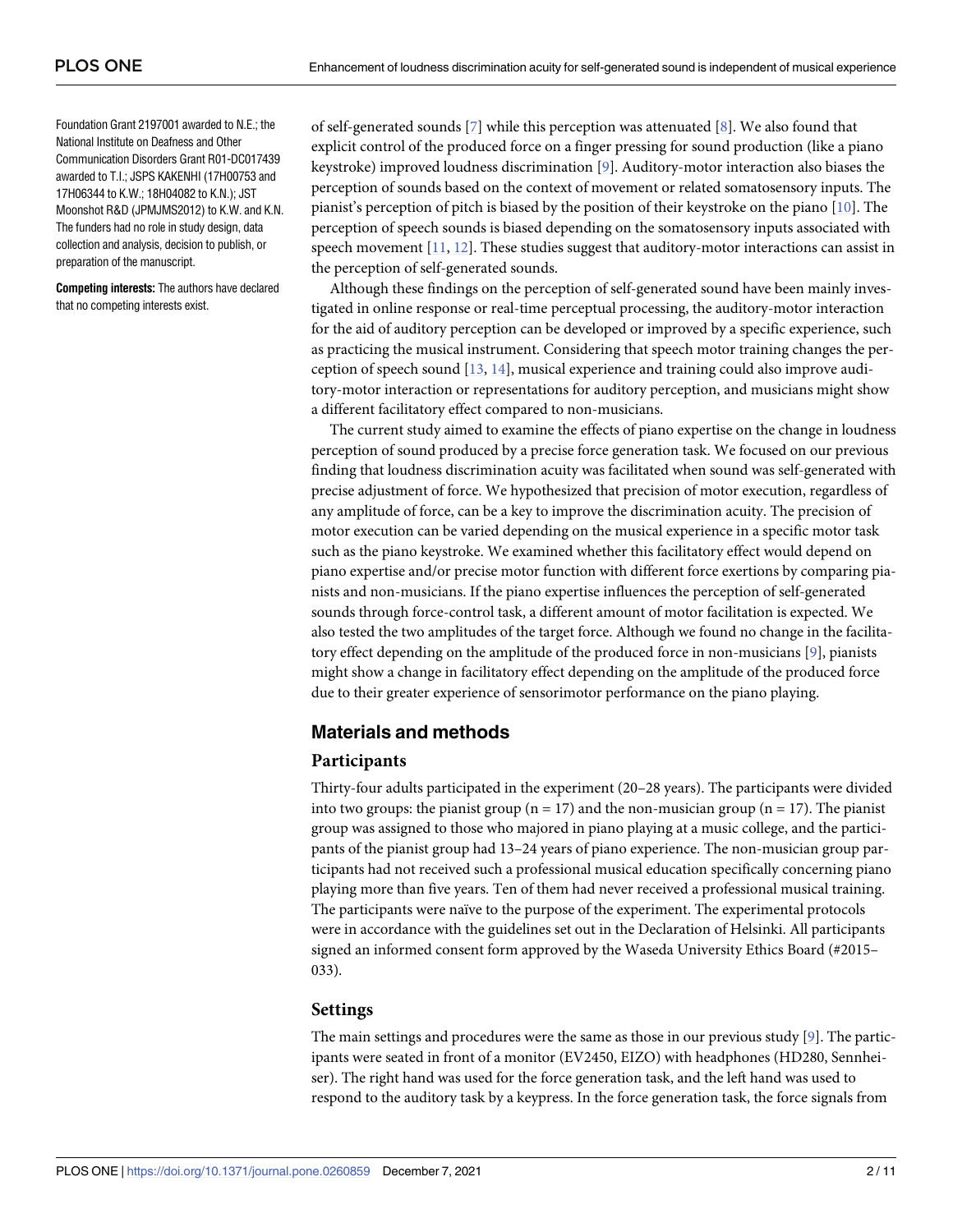<span id="page-2-0"></span>the sensor (USL06-H5-50N-D-FZ, Tec Gihan) were transferred to a laptop computer at a sampling frequency of 200 Hz via an analog-to-digital converter (NI 9215, National Instruments). Data acquisition and stimulus presentation were carried out using MATLAB (MathWorks, Inc.) with the Data Acquisition Toolbox (MathWorks, Inc.) and Psychophysics Toolbox extensions [\[15–17\]](#page-9-0).

# **Procedure**

In the loudness discrimination test, two 1000-Hz pure tones (Fig 1A) were binaurally presented for 250 ms, separated by an interval of 1000 ms, through the headphones. The participants were asked to indicate whether the second sound (comparison stimulus) was louder or softer than the first sound (standard stimulus) by pressing the keys on the keyboard with their



B



**Fig 1.** (A) Temporal patterns of auditory stimulation (top) and trajectory of finger force generation with two different target amplitudes (bottom). (B) Examples of visual presentation. The cross mark represents the cursor of the force amplitude. The two horizontal lines represent the target amplitude (bottom line) and upper limit (top line). The position of cursor represents the amplitude when a 1N force was generated. The gray cursor represents the start position of the cursor.

<https://doi.org/10.1371/journal.pone.0260859.g001>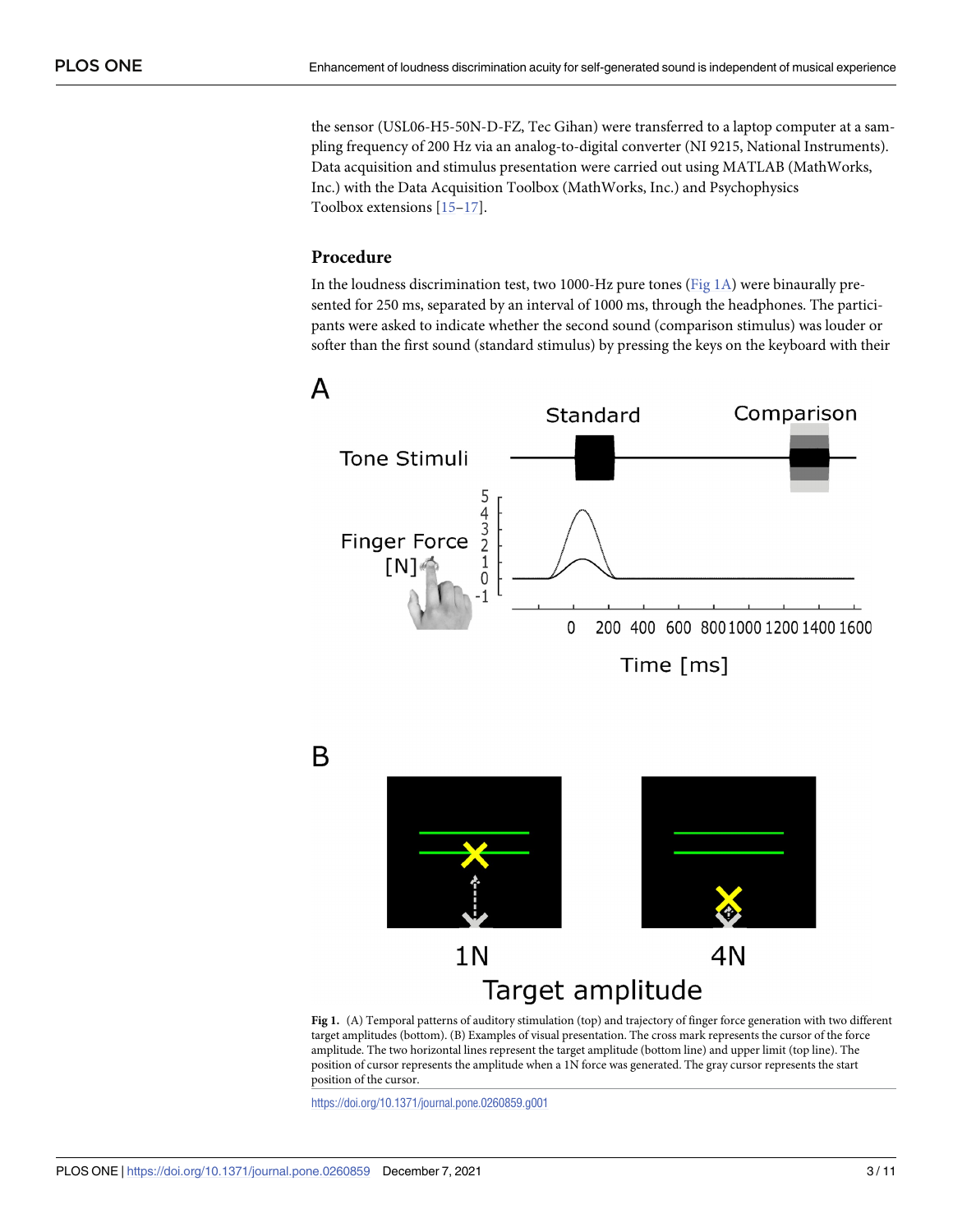left hand. The amplitude of the standard stimulus was fixed at 65 dB, and the amplitude of the comparison stimulus was varied in each trial (from 62 dB to 68 dB in 1 dB increments). These amplitudes were determined as comfortable listening level based on participants reports in our preliminary experiment. Reaction times between the end of the comparison stimulus and participants' responses were recorded.

We tested two conditions: with the force generation task (motor-condition) and without the task (non-motor condition). In the motor condition, the force generation task was involved in presenting the standard stimulus, but not for the comparison stimulus. The participants were asked to produce a specific force amplitude by pressing the force sensor with their right index finger. They were instructed to complete the entire movement to reach the target amplitude and then release the force in a short period (approximately 500 ms). The amplitude of the produced force was presented on a monitor in real time as a vertical movement of a cross cursor mark [\(Fig](#page-2-0) 1B). The target and upper limits were also presented on the same monitor using a horizontal bar ([Fig](#page-2-0) 1B). In order to make the same visual presentation, the upper limit was set 125% of target level. The sound stimulus was produced when the peak amplitude of the force was within the range of the target and the upper limit of the force. Participants practiced before the main experiment. When the force exceeded the upper limit, the trial was excluded and repeated in the subsequent trial. Based on our previous study, we tested two levels of the target force (1N and 4N) with an expectation of clear contrast between force conditions.

In the non-motor condition, participants placed their right hand gently on a desk without any force generation or movement. We replayed the force data recorded in the motor condition for visual presentation; the cursor moved, and the standard stimulus was played when the cursor reached the target level on a monitor, as in the motor condition. For this reason, the non-motor condition was performed after performing at least one session using the motor condition. We confirmed in a previous study that the order of the two tests did not interact with the change in discrimination acuity.

The experiment consisted of four sessions (two motor conditions and two non-motor conditions), with a 5-minute interval between sessions. In one session, 14 combinations (2 target force  $\times$  7 loudness levels) with ten repetitions were tested in random order (140 trials in total). We carried out two types of sequences for the sessions: 1) the motor and non-motor conditions were alternately conducted, or 2) the motor condition was repeated twice, and then the non-motor condition was repeated twice. The pattern of sessions was counterbalanced among participants.

## **Data analysis**

We calculated the probability that the participants perceived the second sound as louder for each amplitude of the comparison stimuli. A psychometric function was obtained by fitting cumulative Gaussians using a maximum-likelihood procedure separately for the motor and non-motor conditions. Based on the fitted psychometric curve, we obtained the point of subjective equality (PSE) and the just noticeable difference (JND). The JND was defined as half the difference of the comparison tone magnitude judged as louder on 75% and judged as louder on 25% of trials. Based on the previous study, we expected that the JND value would be smaller in the motor condition than in the non-motor condition, suggesting that the participant could better discriminate between the standard and comparison stimuli in the motor condition. The PSE was calculated at a 50% level of judgment probability in the estimated psychometric function. The higher PSE value represents that the participant perceived the standard stimulus as louder than the comparison stimulus. The JND, PSE, and reaction times were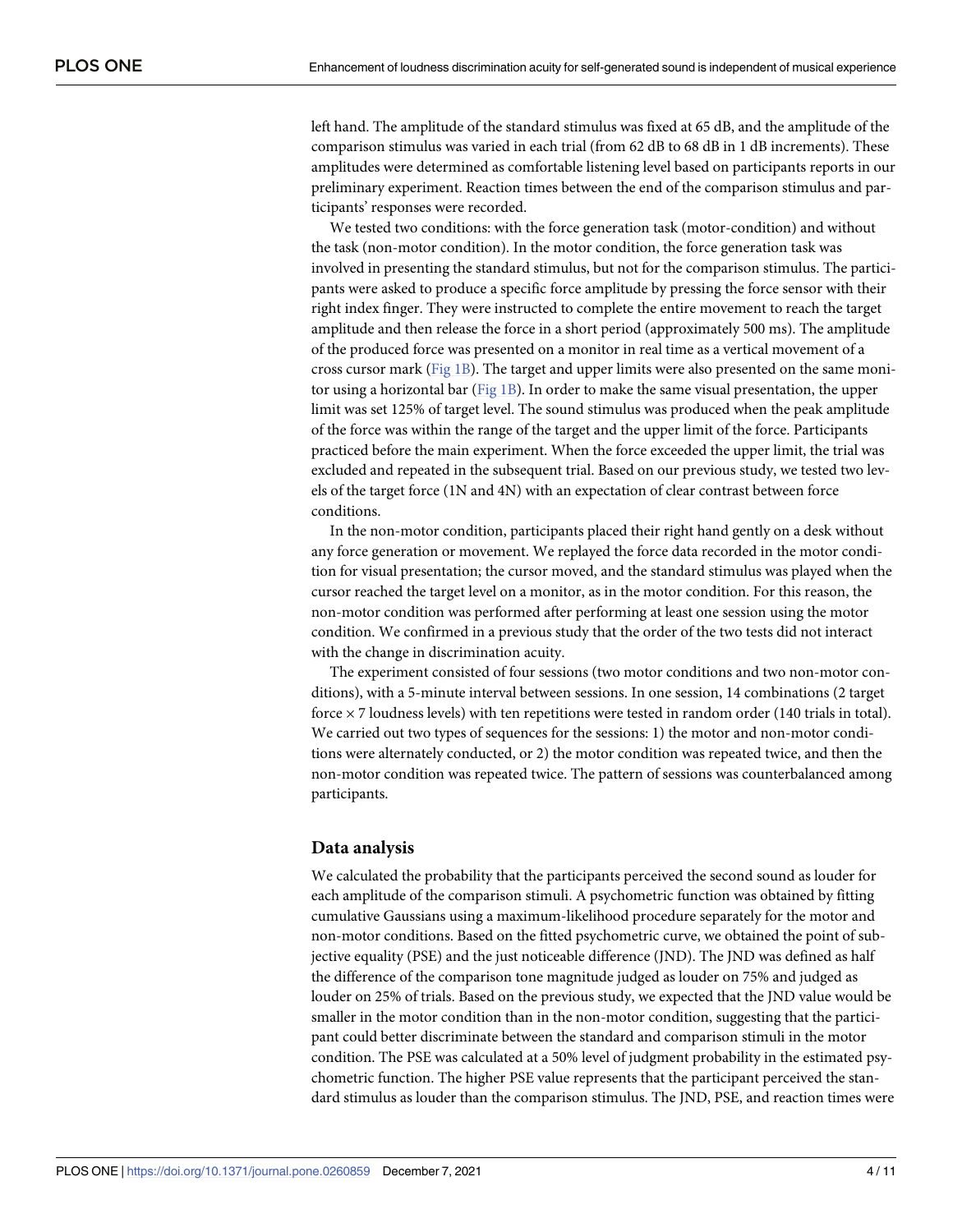<span id="page-4-0"></span>analyzed using a mixed-design ANOVA. The between-participant variable was the experience factor (Pianist/Non-musician). Within-participant variables were motor factor (motor/nonmotor) and force factor (1N/ 4N). For post-hoc tests, we applied a simple main effect test when the interaction was observed.

In order to examine a relationship between years of piano experience and the current enhancement effect, we examined a Pearson's product-moment correlation between number of years of piano experience and improvement of discrimination acuity. We also examined a correlation of years of piano experience with discrimination performance in non-motor and motor conditions respectively. In this analysis, averaged JNDs in the two force conditions were applied since we did not find any difference in force conditions (See Results). We carried out t-test to examine whether the correlations were significant.

## **Results**

[Fig](#page-5-0) 2A shows the JND values for each motor condition across the two task force amplitudes. We found that the main effect of experience factor was significant  $(F(1, 32) = 8.87, p < 0.01$ ,  $\eta p^2 = 0.22$ ), indicating that the pianist group showed smaller JND values than the non-musician group. We also found that the main effect of motor factors was significant  $(F(1, 32) =$ 15.00,  $p < 0.01$ ,  $p^2 = 0.32$ ), indicating that the motor condition led to smaller JND values than the non-motor condition. We did not find a significant main effect of force factor  $(F(1, 32) =$ 2.88,  $p = 0.10$ ). No interactions were significant: experience  $\times$  motor factors ( $F(1, 32) = 1.24$ ,  $p$ *=* 0.27), motor × force factors (*F*(1, 32) = 1.18, *p =* 0.29), experience × force factors (*F*(1, 32) = 0.00,  $p = 0.97$ ), and three-way interaction ( $F(1, 32) = 0.21$ ,  $p = 0.65$ ).

Additionally, we verified in detail a relationship between each condition by using a separate t-test in JND. We specifically focused on a comparison between the two groups in non-motor condition to verify a difference of basic performance, and a comparison between the motor condition of the non-musician group and the non-motor condition of musician group. Since we did not find any significant difference in the force factor, we took an average across force conditions. We found a reliable difference between the groups ( $t(32) = 2.58$ ,  $p < 0.05$ ), suggesting that the pianist group had a better auditory acuity than the non-musician group. In addition, JND in the motor condition of the non-musician group was not significantly different from that in the non-motor condition in the pianist group  $(t(32) = 0.10, p = 0.93)$ , suggesting that the non-musician group improved the auditory acuity at the level of basic performance of the pianist group.

In analysis of Pearson's product-moment correlation, the number of years of piano experience was not significantly correlated with JND in non-motor condition  $(r = 0.31, t(15) = 1.25,$  $p = 0.23$ ), in motor condition ( $r = 0.38$ ,  $t(15) = 1.58$ ,  $p = 0.13$ ), and JND difference between non-motor and motor condition ( $r = 0.14$ ,  $t(15) = 0.56$ ,  $p = 0.58$ ).

In the PSE [\(Fig](#page-5-0) 2B), we found a significant difference in the force factor  $(F(1, 32) = 13.40$ ,  $p < 0.01$ ,  $\eta p^2 = 0.30$ ). The PSE values in the 1N condition were significantly larger than those in the 4N condition. The other main effects were not significant: experience factor  $(F(1, 32) =$ 1.17,  $p = 0.29$  or motor factor  $(F(1, 32) = 0.36, p = 0.55)$ . We also did not find any interaction effect: experience  $\times$  motor factors ( $F(1, 32) = 0.63$ ,  $p = 0.43$ ), experience  $\times$  force factors ( $F(1, 32) = 0.63$ ,  $p = 0.43$ ), experience  $\times$  force factors 32) = 0.36,  $p = 0.55$ ), and motor  $\times$  force factors ( $F(1, 32) = 0.01$ ,  $p = 0.94$ ), or thee-way interaction  $(F(1, 32) = 0.43, p = 0.52)$ .

As for the reaction times, we found a significant interaction between experience and motor factors  $(F(1, 32) = 5.56, p < 0.05; \eta p^2 = 0.15)$ . We did not find any significant difference in any of the three main effects: experience factor  $(F(1, 32) = 0.27, p = 0.61)$ , motor factor  $(F(1, 32) = 0.27, p = 0.61)$ 2.67,  $p = 0.11$ ), and force factor  $(F(1, 32) = 0.61, p = 0.44)$ , or in the other interaction effects: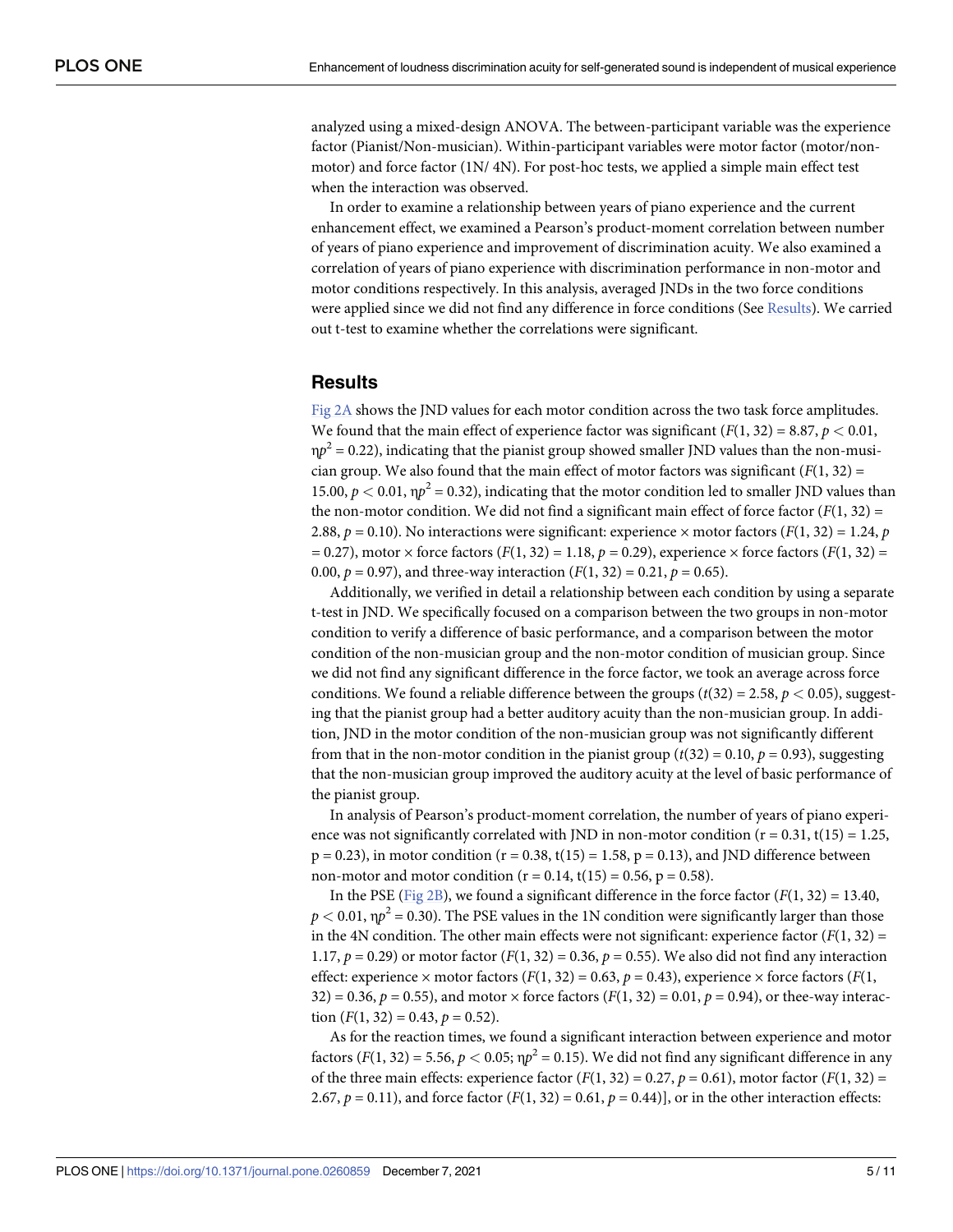<span id="page-5-0"></span>

**[Fig](#page-4-0) 2.** Mean values of (A) just-noticeable difference (JND), (B) point of subjective equality (PSE) and (C) reaction time. The solid line with filled circles represents motor condition, and the dashed line with open circles represents non-motor condition. Error bars show the standard error across the participants. PSE is represented as a value relative to 65 dB, whichis the amplitude of standard stimulus.

<https://doi.org/10.1371/journal.pone.0260859.g002>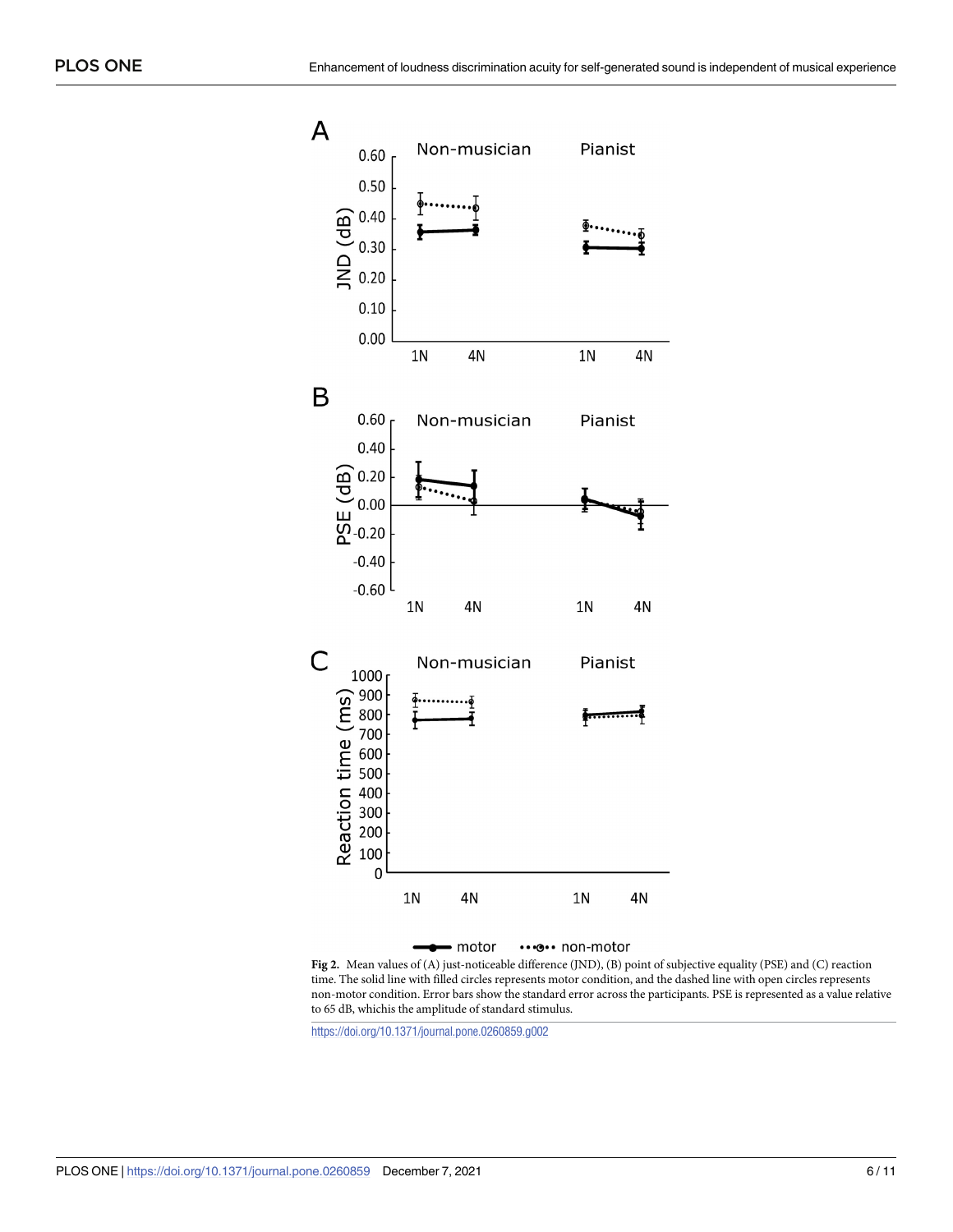<span id="page-6-0"></span>piano  $\times$  force factors (*F*(1, 32) = 0.94, *p* = 0.34), motor  $\times$  force factors (*F*(1, 32) = 1.04,  $p = 0.32$ ), and three-way interaction  $(F(1, 32) = 0.06, p = 0.81)$ . Simple main effect tests showed that the difference in reaction time between the motor and non-motor conditions was significant in the non-musician group ( $F(1, 32) = 8.00, p < 0.01$ ;  $\eta p^2 = 0.31$ ), but not in the pianist group  $(F(1, 32) = 0.26$ ,  $p = 0.62)$ . On the other hand, simple main effects between groups were not significant in the motor condition  $(F(1, 32) = 0.42, p = 0.52)$  or in the non-motor condition  $(F(1, 32) = 2.46, p = 0.12)$ . The results suggested that the motor task differently affected the processing time for the loudness discrimination task depending on the musical experience.

In summary, we found that discrimination of sound loudness improved when the sound was generated by the motor task in both the pianist and non-musician groups. In basic auditory performance (without motor task), the pianist group showed better discrimination acuity than the non-musician group. In perceptual bias, the presented sound in the 1N condition was perceived louder than in the 4N condition in both motor and non-motor conditions. The non-musician group reacted faster in the motor condition than in the non-motor condition. However, we did not find such a difference in the pianist group.

# **Discussion**

The current study aimed to examine whether the change in loudness discrimination acuity for self-generated sounds [[9\]](#page-9-0) was dependent on musical experience. We compared the changes in loudness discrimination acuity between pianist and non-musician groups. The pianist group showed generally higher discrimination acuity than the non-musician group, consistent with pianists having better auditory perception than non-musicians because of their musical training  $[1, 2, 18]$  $[1, 2, 18]$  $[1, 2, 18]$  $[1, 2, 18]$  $[1, 2, 18]$  $[1, 2, 18]$ . Since there were not significant correlations between the number of years of piano experience and discrimination acuity, having education at a music college, regardless of the number of years, may be important. As shown in a previous study, the motor task to generate stimulus sounds improved the loudness discrimination acuity. The magnitudes of change were similar in both groups, as indicated by the lack of a statistically significant interaction. The number of years of piano experience in the pianist group was not correlated with the amount of enhancement of discrimination acuity. Contrary to our expectation that pianists would be more sensitive to different amplitudes of the produced force for self-generated sound, we found no modulation related to the amplitude of the produced force in either group. As a separate effect resulting from the motor task, we found that reaction time was facilitated in the non-musician group but not in the pianist group. In summary, the current results indicate that sound generation movement enhances loudness discrimination acuity similarly in the pianist and non-musician groups.

As seen in musical experts, there is the idea that auditory-motor experience via long-time training results in better auditory abilities [\[19,](#page-9-0) [20\]](#page-9-0). Improvements in auditory ability were seen in non-musicians with a brief training period as a change in auditory cortical responses [[21](#page-9-0), [22\]](#page-9-0). However, it is unclear what components in auditory-motor training help to improve auditory performance, although auditory-motor interactions are expected to contribute. The present study showed that the auditory-motor task itself could improve auditory performance in online processing.

Musical experience and training can improve somatosensory-motor interactions or representations [\[5,](#page-8-0) [6](#page-8-0)]. As a result, musical experts showed better precision in somatosensory processing and motor performance. We expected that better performance in somatosensory and motor processing might also affect the processing of auditory sounds produced by their own movements. However, experience-dependent changes in auditory-motor interactions were not observed in the current context. Although we did not use a piano keyboard for our motor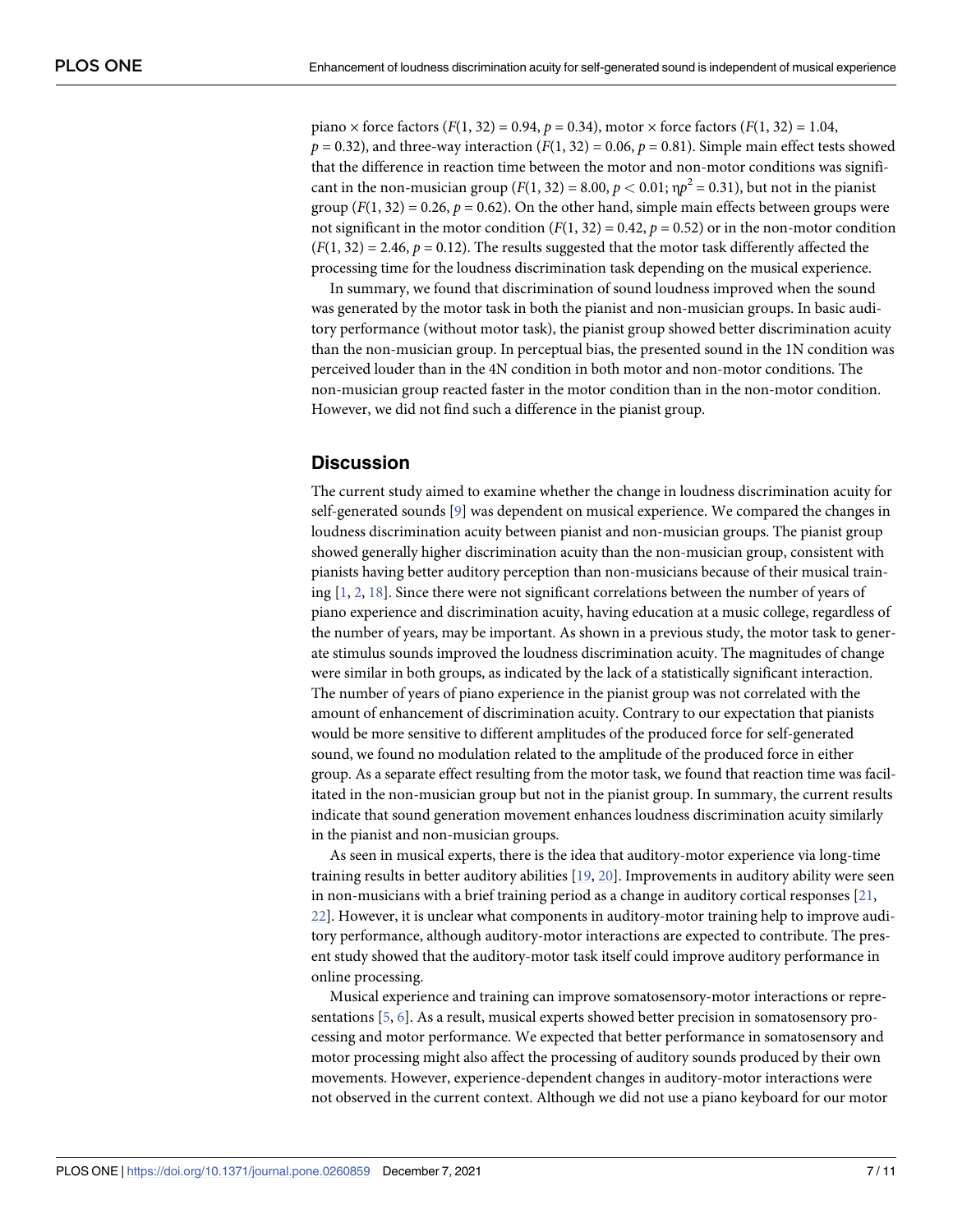<span id="page-7-0"></span>task to investigate somatosensory and motor precision as in other studies, the possible effect of using a device other than a piano keyboard for motor tasks would be small because the effect of pitch perception due to the pianist's finger movements was similarly induced in both condi-tions—with a piano keyboard and a computer keyboard [[10](#page-9-0)]. Since we found a similar change in discrimination acuity due to motor tasks in the pianist and non-musician groups, the auditory-motor interaction may not be the function acquired or improved through training or development; rather, it can be a more basic process in auditory-motor function.

The results showed that the motor task facilitated the reaction times of loudness discrimination in the non-musician group, but not in the pianist group. In general, reaction time reflects processing time concerning sound encoding, decision making by comparing the sounds, and motor execution to respond. This processing time can be affected by sensorimotor experience and cognitive load. In our result, the reaction time of the non-musician group in the motor condition was similar to that of the pianist group. This difference between pianists and nonmusicians indicates a difference in the processing time of the auditory task. Considering that pianists respond to auditory presentation faster than non-musicians due to musical experience [\[23\]](#page-9-0), the pianist group may be familiar with comparing sound loudness and discriminating loudness differences, and thereby, showed similar performance in both motor and non-motor conditions such as flooring effect. Meanwhile, non-musicians may require more time for loudness discrimination in externally generated sounds. Since the motor task improved reaction time in the non-musician group to raise them to the same level of basic performance as the pianist group, the motor task can also help non-musicians have the same level of ability as a musician in loudness discrimination. This may be because sound loudness can be perceived more correctly with the motor task in the auditory processing prior to the judgment of loudness discrimination.

In our results, the interaction effect in reaction time was found, while it was not seen in the JND results. Our previous study [\[9\]](#page-9-0) showed that the change in reaction time did not always correlate with the change in JND, suggesting the possibility of the modulation of reaction time arising from a source other than the one for the current facilitatory effect in loudness discrimination. Considering a debate between whether the perceptual changes in sound generation movement are influenced by the motor function itself and whether they are associated with changes in higher cognitive functions  $[24-26]$ , the current perceptual changes in loudness discrimination acuity may be ascribed to the former. This possible interaction mechanism can also support the idea that the current facilitatory effect is a fundamental function that is not influenced by musical experience.

We found that the PSE values changed between force conditions. Since this change was seen in both motor and non-motor conditions, this can be due to the effect of visual presentation. A larger contrast of visual cursor speed, which is related to a larger contrast of the force, may induce changes in PSE value of auditory perception. This is consistent with previous studies, including our previous study, a contrast of visual information affects auditory perception [[27](#page-9-0)– [30](#page-9-0)]. Although this visual influence on auditory perception is important to understand sensory mechanism, we did not pursue this effect in the current study since this is beyond our scope.

Our results also showed that the discrimination acuity in the non-musician group was improved to the same level as the base performance in the pianist group (passive listening without sound generation movement). This suggests that non-musicians can possibly perform at a similar level as musicians' auditory perception when a sound is produced by a specific type of motor task, such as practicing with a musical instrument. Considering the experience-independent nature of the current facilitatory effect, a repetitive experience of better auditory situations with motor tasks may play a role in acquiring better auditory performance as a result of training with a musical instrument.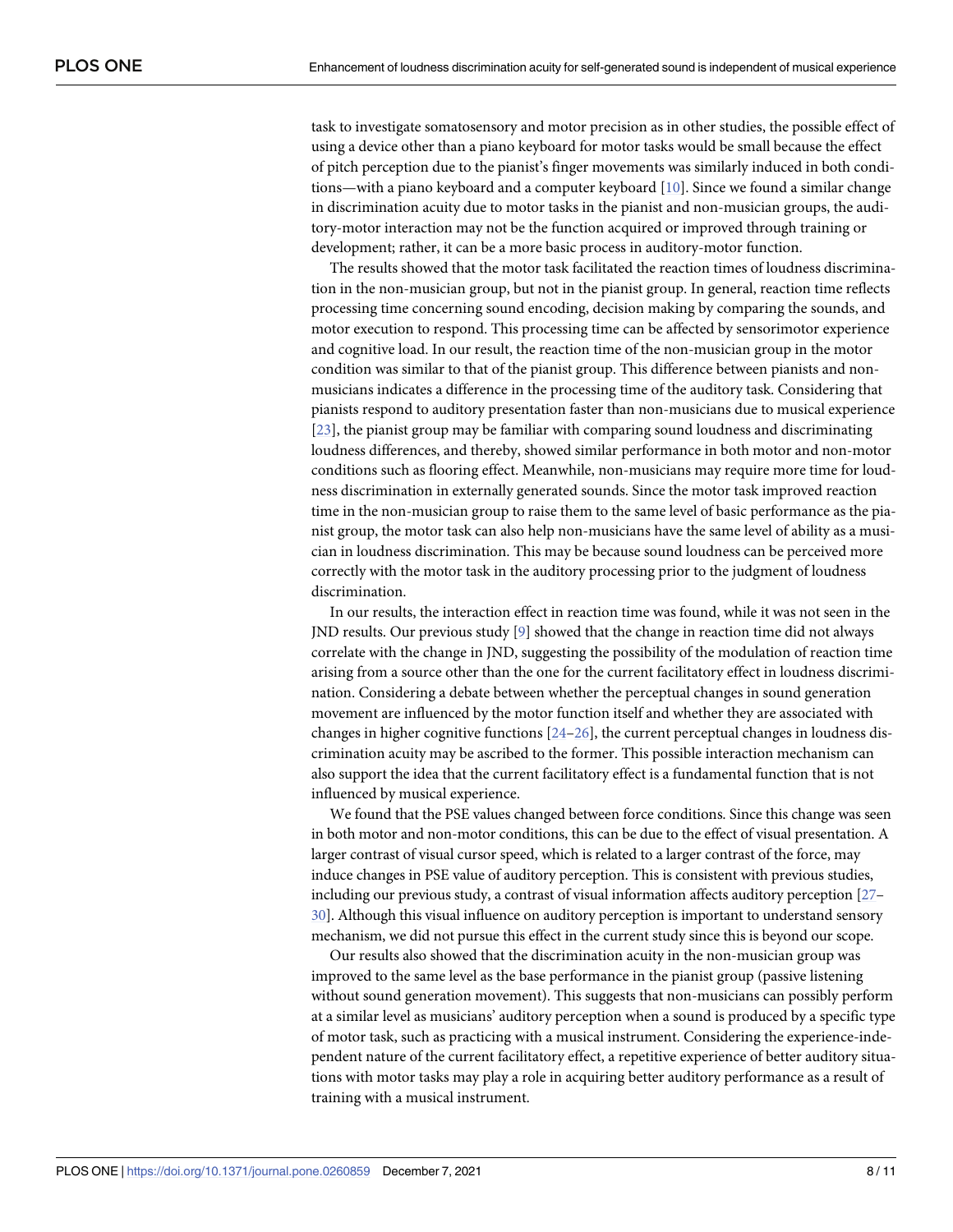<span id="page-8-0"></span>Temporal consistency is important for the interaction between auditory processing and other modality of processing including motor execution  $[31-35]$  $[31-35]$  $[31-35]$ . In the study of self-generated sound, delay of 200 ms or more are particularly critical to induce auditory cortical responses of self-generated sound [\[33\]](#page-10-0). In the current study, we tested synchronous condition that the auditory stimulus was produced when the motor task was achieved. This 200 ms of time window may be also applied into the current enhancement of discrimination acuity. Further investigation is required.

In conclusion, the current study demonstrated that both non-musicians and pianists similarly benefited from the enhancement of sound discrimination with the auditory-motor task. The study also reaffirmed that musicians have greater auditory ability than non-musicians. The current study has strengthened the understanding of the perception of self-generated sound and increased our knowledge about how perception can be more accurate using motor function [7, [9\]](#page-9-0). These findings may have implications for auditory training through playing musical instruments and the mechanism of musical expertise.

# **Author Contributions**

**Conceptualization:** Nozomi Endo, Takayuki Ito, Katsumi Watanabe, Kimitaka Nakazawa.

**Data curation:** Nozomi Endo.

**Formal analysis:** Nozomi Endo.

**Funding acquisition:** Nozomi Endo, Takayuki Ito, Katsumi Watanabe, Kimitaka Nakazawa.

**Investigation:** Nozomi Endo, Takayuki Ito.

**Supervision:** Takayuki Ito, Katsumi Watanabe, Kimitaka Nakazawa.

**Writing – original draft:** Nozomi Endo, Takayuki Ito, Katsumi Watanabe, Kimitaka Nakazawa.

**Writing – review & editing:** Takayuki Ito, Katsumi Watanabe, Kimitaka Nakazawa.

#### **References**

- **[1](#page-0-0).** Kishon-Rabin L, Amir O, Vexler Y, Zaltz Y. Pitch Discrimination: Are Professional Musicians Better than Non-Musicians? Journal of Basic and Clinical Physiology and Pharmacology. 2001; 12. [https://doi.org/](https://doi.org/10.1515/jbcpp.2001.12.2.125) [10.1515/jbcpp.2001.12.2.125](https://doi.org/10.1515/jbcpp.2001.12.2.125) PMID: [11605682](http://www.ncbi.nlm.nih.gov/pubmed/11605682)
- **[2](#page-0-0).** Bianchi F, Santurette S, Wendt D, Dau T. Pitch Discrimination in Musicians and Non-Musicians: Effects of Harmonic Resolvability and Processing Effort. JARO. 2016; 17: 69–79. [https://doi.org/10.1007/](https://doi.org/10.1007/s10162-015-0548-2) [s10162-015-0548-2](https://doi.org/10.1007/s10162-015-0548-2) PMID: [26637239](http://www.ncbi.nlm.nih.gov/pubmed/26637239)
- **[3](#page-0-0).** Hosoda M, Furuya S. Shared somatosensory and motor functions in musicians. Scientific Reports. 2016; 6: 37632. <https://doi.org/10.1038/srep37632> PMID: [27886250](http://www.ncbi.nlm.nih.gov/pubmed/27886250)
- **[4](#page-0-0).** Ragert P, Schmidt A, Altenmüller E, Dinse HR. Superior tactile performance and learning in professional pianists: evidence for meta-plasticity in musicians. European Journal of Neuroscience. 2004; 19: 473–478. <https://doi.org/10.1111/j.0953-816x.2003.03142.x> PMID: [14725642](http://www.ncbi.nlm.nih.gov/pubmed/14725642)
- **[5](#page-0-0).** Hirano M, Sakurada M, Furuya S. Overcoming the ceiling effects of experts' motor expertise through active haptic training. Science Advances. 2020; 6: eabd2558. <https://doi.org/10.1126/sciadv.abd2558> PMID: [33219034](http://www.ncbi.nlm.nih.gov/pubmed/33219034)
- **[6](#page-0-0).** Hirano M, Kimoto Y, Furuya S. Specialized Somatosensory–Motor Integration Functions in Musicians. Cerebral Cortex. 2020; 30: 1148–1158. <https://doi.org/10.1093/cercor/bhz154> PMID: [31342056](http://www.ncbi.nlm.nih.gov/pubmed/31342056)
- **[7](#page-1-0).** Myers JC, Mock JR, Golob EJ. Sensorimotor Integration Can Enhance Auditory Perception. Scientific Reports. 2020; 10: 1–13. <https://doi.org/10.1038/s41598-019-56847-4> PMID: [31913322](http://www.ncbi.nlm.nih.gov/pubmed/31913322)
- **[8](#page-1-0).** Weiss C, Herwig A, Schütz-Bosbach S. The self in action effects: Selective attenuation of self-generated sounds. Cognition. 2011; 121: 207–218. <https://doi.org/10.1016/j.cognition.2011.06.011> PMID: [21784422](http://www.ncbi.nlm.nih.gov/pubmed/21784422)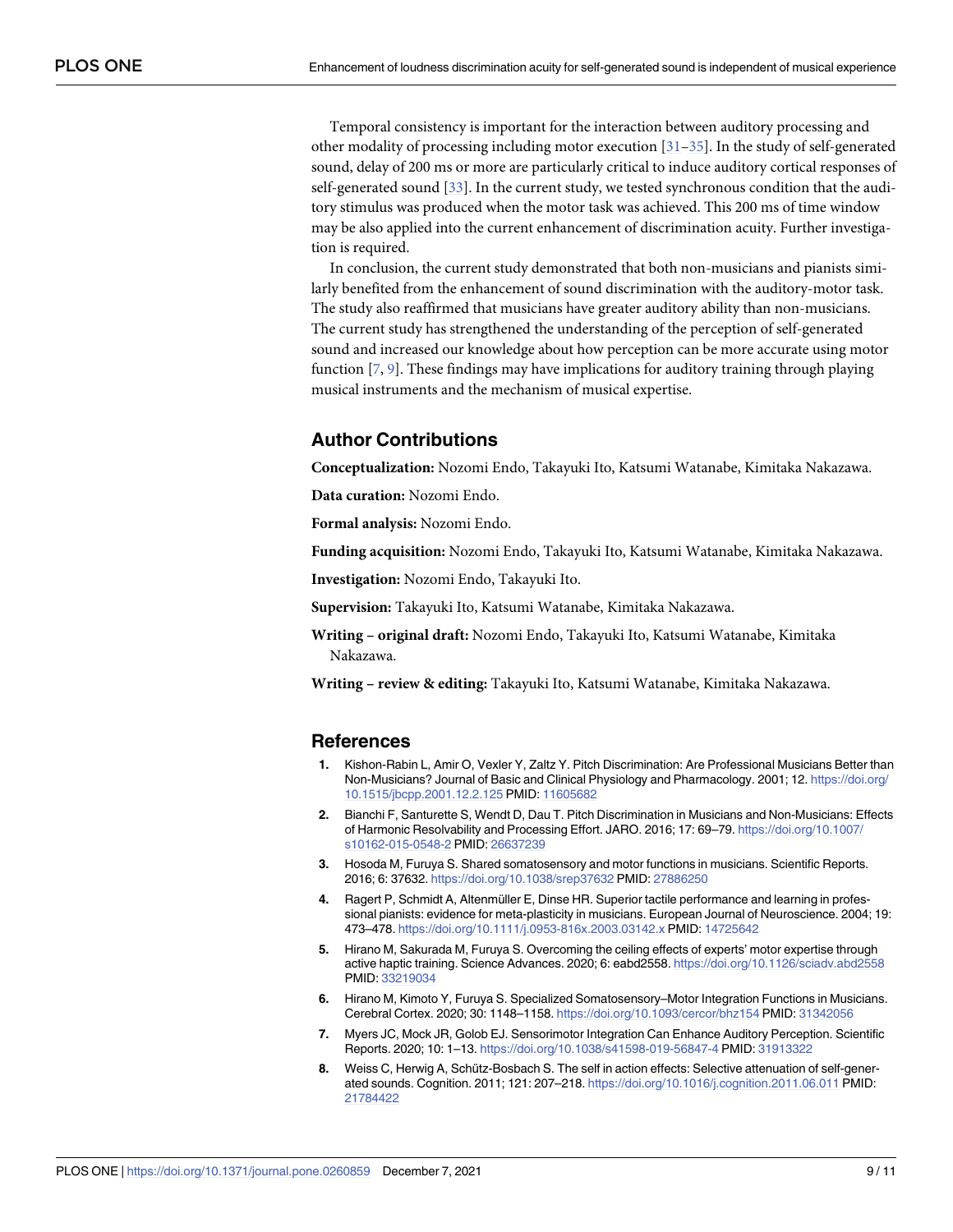- <span id="page-9-0"></span>**[9](#page-1-0).** Endo N, Ito T, Mochida T, Ijiri T, Watanabe K, Nakazawa K. Precise force controls enhance loudness discrimination of self-generated sound. Exp Brain Res. 2021 [cited 31 Mar 2021]. [https://doi.org/10.](https://doi.org/10.1007/s00221-020-05993-7) [1007/s00221-020-05993-7](https://doi.org/10.1007/s00221-020-05993-7) PMID: [33555383](http://www.ncbi.nlm.nih.gov/pubmed/33555383)
- **[10](#page-1-0).** Repp BH, Knoblich G. Action Can Affect Auditory Perception. Psychol Sci. 2007; 18: 6–7. [https://doi.](https://doi.org/10.1111/j.1467-9280.2007.01839.x) [org/10.1111/j.1467-9280.2007.01839.x](https://doi.org/10.1111/j.1467-9280.2007.01839.x) PMID: [17362369](http://www.ncbi.nlm.nih.gov/pubmed/17362369)
- **[11](#page-1-0).** Ito T, Tiede M, Ostry DJ. Somatosensory function in speech perception. Proc Natl Acad Sci U S A. 2009; 106: 1245–1248. <https://doi.org/10.1073/pnas.0810063106> PMID: [19164569](http://www.ncbi.nlm.nih.gov/pubmed/19164569)
- **[12](#page-1-0).** Trudeau-Fisette P, Ito T, Ménard L. Auditory and Somatosensory Interaction in Speech Perception in Children and Adults. Front Hum Neurosci. 2019; 13. <https://doi.org/10.3389/fnhum.2019.00344> PMID: [31636554](http://www.ncbi.nlm.nih.gov/pubmed/31636554)
- **[13](#page-1-0).** Nasir SM, Ostry DJ. Auditory plasticity and speech motor learning. PNAS. 2009; 106: 20470–20475. <https://doi.org/10.1073/pnas.0907032106> PMID: [19884506](http://www.ncbi.nlm.nih.gov/pubmed/19884506)
- **[14](#page-1-0).** Ohashi H, Ito T. Recalibration of auditory perception of speech due to orofacial somatosensory inputs during speech motor adaptation. Journal of Neurophysiology. 2019; 122: 2076–2084. [https://doi.org/10.](https://doi.org/10.1152/jn.00028.2019) [1152/jn.00028.2019](https://doi.org/10.1152/jn.00028.2019) PMID: [31509469](http://www.ncbi.nlm.nih.gov/pubmed/31509469)
- **[15](#page-2-0).** Brainard DH. The Psychophysics Toolbox. Spatial Vis. 1997; 10: 433–436. [https://doi.org/10.1163/](https://doi.org/10.1163/156856897X00357) [156856897X00357](https://doi.org/10.1163/156856897X00357) PMID: [9176952](http://www.ncbi.nlm.nih.gov/pubmed/9176952)
- **16.** Kleiner M, Brainard D, Pelli D, Ingling A, Murray R, Broussard C. What's new in psychtoolbox-3. Perception. 2007; 36: 1–16.
- **[17](#page-2-0).** Pelli DG. The VideoToolbox software for visual psychophysics: transforming numbers into movies. Spatial Vision. 1997; 10: 437–442. <https://doi.org/10.1163/156856897X00366> PMID: [9176953](http://www.ncbi.nlm.nih.gov/pubmed/9176953)
- **[18](#page-6-0).** Anderson S, Kraus N. Neural Encoding of Speech and Music: Implications for Hearing Speech in Noise. Semin Hear. 2011; 32: 129–141. <https://doi.org/10.1055/s-0031-1277234> PMID: [24748717](http://www.ncbi.nlm.nih.gov/pubmed/24748717)
- **[19](#page-6-0).** Pantev C, Roberts LE, Schulz M, Engelien A, Ross B. Timbre-specific enhancement of auditory cortical representations in musicians. NeuroReport. 2001; 12: 169–174. [https://doi.org/10.1097/00001756-](https://doi.org/10.1097/00001756-200101220-00041) [200101220-00041](https://doi.org/10.1097/00001756-200101220-00041) PMID: [11201080](http://www.ncbi.nlm.nih.gov/pubmed/11201080)
- **[20](#page-6-0).** Zatorre RJ, Chen JL, Penhune VB. When the brain plays music: auditory–motor interactions in music perception and production. Nature Reviews Neuroscience. 2007; 8: 547–558. [https://doi.org/10.1038/](https://doi.org/10.1038/nrn2152) [nrn2152](https://doi.org/10.1038/nrn2152) PMID: [17585307](http://www.ncbi.nlm.nih.gov/pubmed/17585307)
- **[21](#page-6-0).** Lappe C, Herholz SC, Trainor LJ, Pantev C. Cortical Plasticity Induced by Short-Term Unimodal and Multimodal Musical Training. J Neurosci. 2008; 28: 9632–9639. [https://doi.org/10.1523/JNEUROSCI.](https://doi.org/10.1523/JNEUROSCI.2254-08.2008) [2254-08.2008](https://doi.org/10.1523/JNEUROSCI.2254-08.2008) PMID: [18815249](http://www.ncbi.nlm.nih.gov/pubmed/18815249)
- **[22](#page-6-0).** Menning H, Roberts LE, Pantev C. Plastic changes in the auditory cortex induced by intensive frequency discrimination training. NeuroReport. 2000; 11: 817–822. [https://doi.org/10.1097/00001756-](https://doi.org/10.1097/00001756-200003200-00032) [200003200-00032](https://doi.org/10.1097/00001756-200003200-00032) PMID: [10757526](http://www.ncbi.nlm.nih.gov/pubmed/10757526)
- **[23](#page-7-0).** Strait DL, Kraus N, Parbery-Clark A, Ashley R. Musical experience shapes top-down auditory mechanisms: Evidence from masking and auditory attention performance. Hearing Research. 2010; 261: 22– 29. <https://doi.org/10.1016/j.heares.2009.12.021> PMID: [20018234](http://www.ncbi.nlm.nih.gov/pubmed/20018234)
- **[24](#page-7-0).** Horva´th J. Action-related auditory ERP attenuation: Paradigms and hypotheses. Brain Research. 2015; 1626: 54–65. <https://doi.org/10.1016/j.brainres.2015.03.038> PMID: [25843932](http://www.ncbi.nlm.nih.gov/pubmed/25843932)
- 25. Kaiser J, Schütz-Bosbach S. Sensory attenuation of self-produced signals does not rely on self-specific motor predictions. Eur J Neurosci. 2018; 47: 1303–1310. <https://doi.org/10.1111/ejn.13931> PMID: [29738617](http://www.ncbi.nlm.nih.gov/pubmed/29738617)
- **[26](#page-7-0).** Weiss C, Schütz-Bosbach S. Vicarious action preparation does not result in sensory attenuation of auditory action effects. Consciousness and Cognition. 2012; 21: 1654–1661. [https://doi.org/10.1016/j.](https://doi.org/10.1016/j.concog.2012.08.010) [concog.2012.08.010](https://doi.org/10.1016/j.concog.2012.08.010) PMID: [23069246](http://www.ncbi.nlm.nih.gov/pubmed/23069246)
- **[27](#page-7-0).** Libesman S, Mannion DJ, Whitford TJ. Seeing the Intensity of a Sound-producing Event Modulates the Amplitude of the Initial Auditory Evoked Response. Journal of Cognitive Neuroscience. 2020; 32: 426– 434. [https://doi.org/10.1162/jocn\\_a\\_01486](https://doi.org/10.1162/jocn%5Fa%5F01486) PMID: [31659925](http://www.ncbi.nlm.nih.gov/pubmed/31659925)
- **28.** Mcgurk H, Macdonald J. Hearing lips and seeing voices. Nature. 1976; 264: 746–748. [https://doi.org/](https://doi.org/10.1038/264746a0) [10.1038/264746a0](https://doi.org/10.1038/264746a0) PMID: [1012311](http://www.ncbi.nlm.nih.gov/pubmed/1012311)
- **29.** Rosenblum LD, Fowler CA. Audiovisual investigation of the loudness-effort effect for speech and nonspeech events. Journal of Experimental Psychology: Human Perception and Performance. 1991; 17: 976–985. <https://doi.org/10.1037//0096-1523.17.4.976> PMID: [1837308](http://www.ncbi.nlm.nih.gov/pubmed/1837308)
- **[30](#page-7-0).** Takeshima Y, Gyoba J. High-intensity sound increases the size of visually perceived objects. Atten Percept Psychophys. 2013; 75: 501–507. <https://doi.org/10.3758/s13414-012-0403-z> PMID: [23188734](http://www.ncbi.nlm.nih.gov/pubmed/23188734)
- **[31](#page-8-0).** Fujisaki W, Shimojo S, Kashino M, Nishida S. Recalibration of audiovisual simultaneity. Nat Neurosci. 2004; 7: 773–778. <https://doi.org/10.1038/nn1268> PMID: [15195098](http://www.ncbi.nlm.nih.gov/pubmed/15195098)